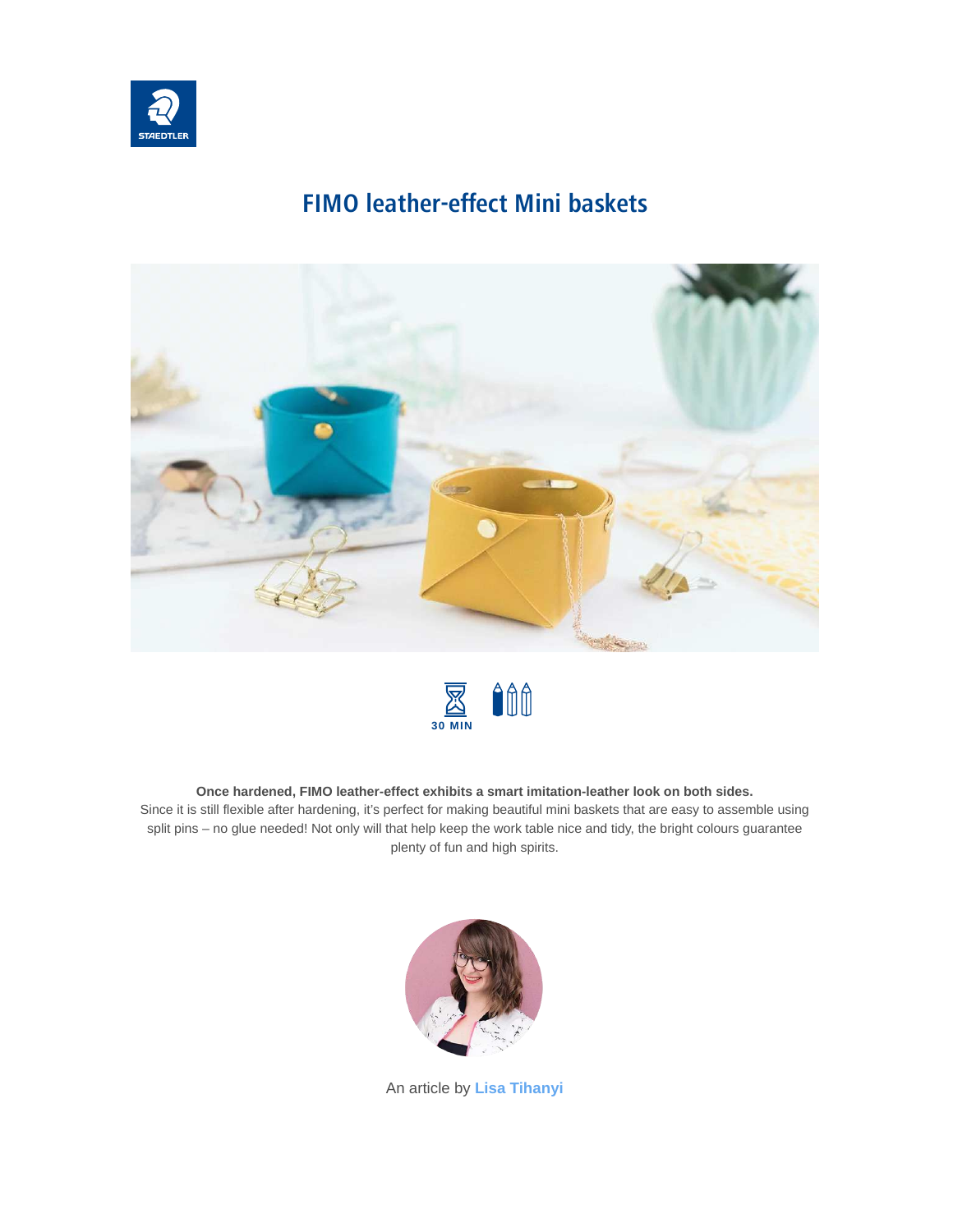# **Step-by-step tutorial**





Roll out 1 block of FIMO leather-effect lagoon, or another colour of your choice, into a sheet using the acrylic roller.



To give the sheet a consistent thickness, roll it again using the clay machine on level 5.

The sheet must be big enough for the template to fit on it later.







To make the leather effect stand out even better, gently lift the FIMO sheet with your fingers and stretch it slightly.

Now lay the sheet out of FIMO leather-effect evenly on baking paper and harden it in the oven for 30 minutes at **130°C / 265°F** (top/bottom heat).

Then leave to cool.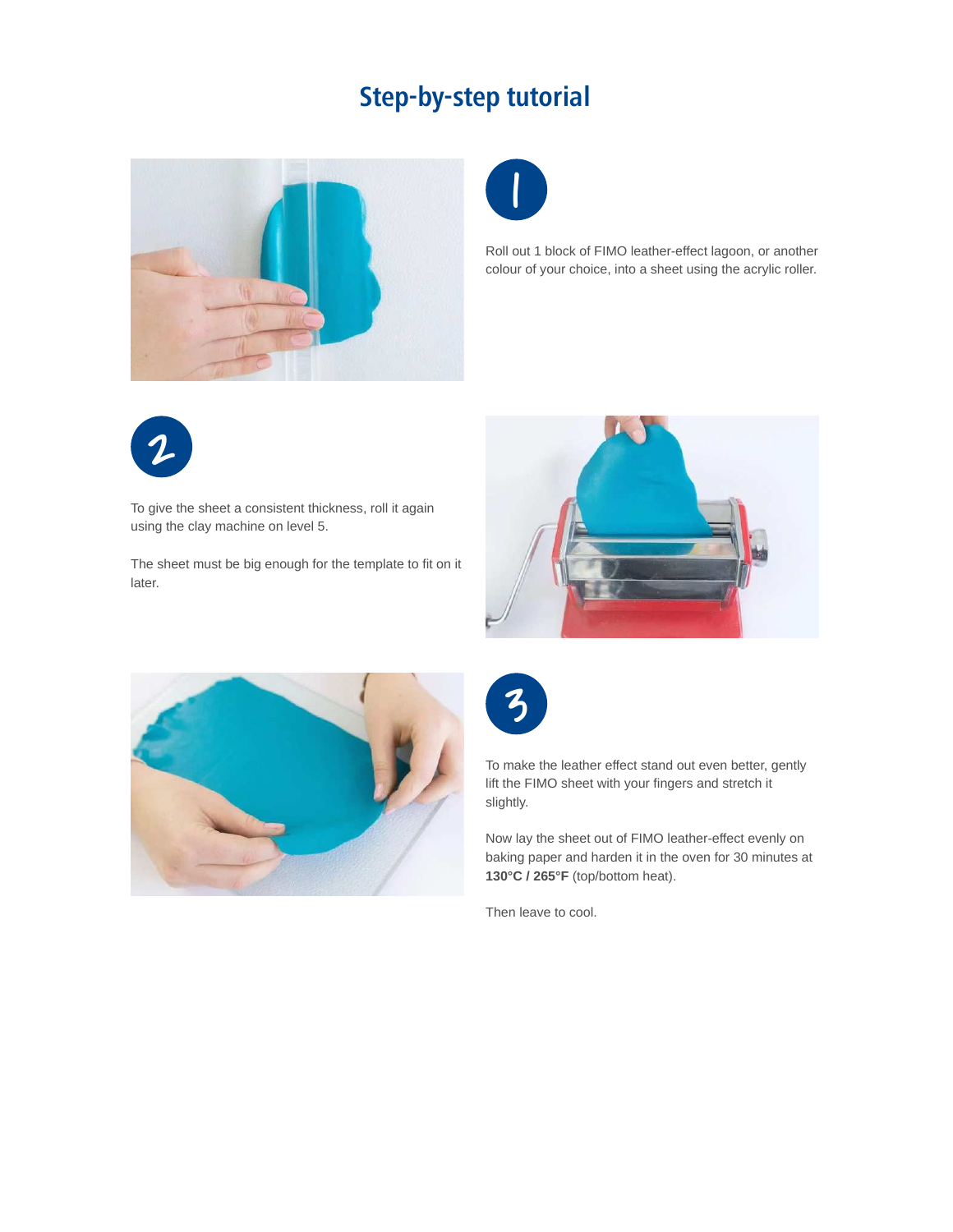

Place the template on the hardened FIMO leather-effect sheet and transfer the pattern using a wipe-away marker.





5

Use the scissors to cut out the pattern drawn on the FIMO sheet, and use the punch to make holes at the places indicated.



In the last step, use the split pins to assemble the mini basket – **and you're done!**